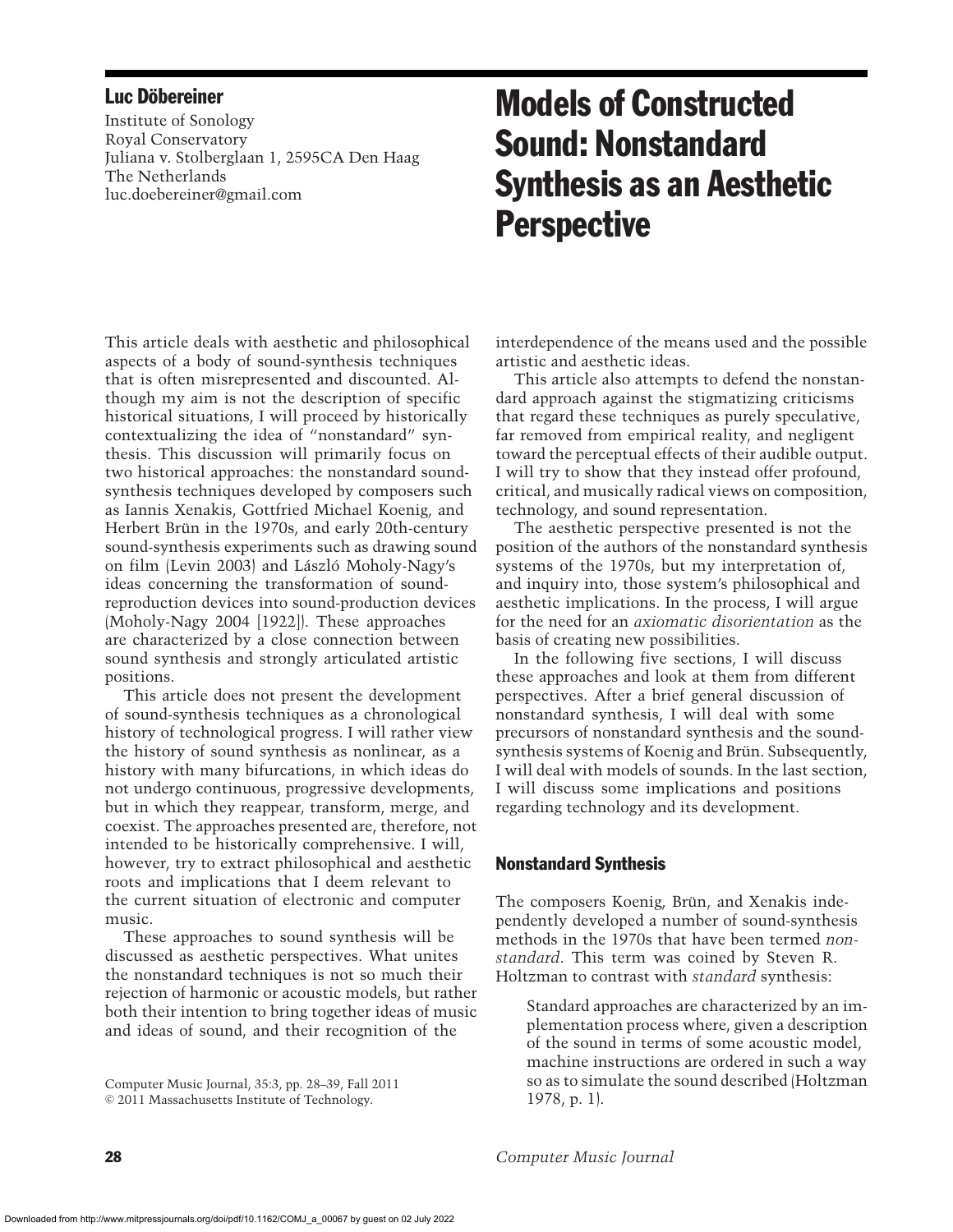The term "standard approach" is used for differentiation. Its counterpart is the "non-standard approach," in which "the computer acts as a soundgenerating instrument *sui generis*, not imitating mechanical instruments or theoretical acoustic models," (Koenig 1980, p. 111) and is described by Holtzman as follows:

The non-standard approach, given a set of instructions, relates them one to another in terms of a system which makes no reference to some super-ordinated model, . . . and the relationships formed are themselves the description of the sound (Holtzman 1978, p. 1).

The differences between standard and nonstandard sound-synthesis methods are differences of sound production principles. Standard methods are based on physics, acoustics, and psychoacoustics, whereas nonstandard methods are based on compositional ideas of sound and musical organization.

The nonstandard systems are rooted in the belief that electronic and digital means allow "the composition of timbre, instead of with timbre" (Brün 2004, p. 189), and that sound production itself can be considered a compositional activity. As Karlheinz Stockhausen writes, "Every sound is the result of a compositional act" (Stockhausen 1963, p. 142 [1958]). Arguing from the etymology of the words *composition* and *synthesis*, which are synonymous in their respective languages of origin, one may see their difference as one of time levels rather than of kind. Di Scipio writes, "synthesis can often be thought of as micro-level composition" (Di Scipio 1995b). As suggested by Phil Thomson, nonstandard sound-synthesis approaches, in their "impulse towards the atomisation of musical material and control of that material on ever-lower levels," can be seen as "microsound's digital beginnings" (Thomson 2004, p. 210).

### **Precursors**

The invention of the phonograph and the breakdown of tonality as a referential system were transformative events—they changed the situation of music and the conditions of composition in the 20th

century. Sound as such became "visible," as a kind of "acoustic writing" inscribed into the phonograph record, and as a concept emerging through the decomposition of traditional models.

The move towards sound is also a move to a meta-level. It is no longer the (re)structuring of the elements, the materials, as they have existed (i.e., new ways of dealing with harmony, rhythm, counterpoint, form, orchestration), but the (re)structuring of the very structure of such elements (i.e., the limitations of previous symbolizations of the sonic reality are exceeded). Composition ceases to be "tone art" (or the German *Tonkunst*) when the notion of "tone" itself is recognized as an aggregate, as a composition of notions that then disintegrate into constituent parts. The composition of sound as such was hitherto neither possible nor even conceivable: It was indiscernible in the conceptual frameworks that conditioned musical composition.

The development of sound visualization and recording technology played a major part in the becoming-visible of sound. With the creation of visible patterns in correlation with acoustical vibrations in Ernst Florens Friedrich Chladni's 1787 *Klangfiguren,* sound was, for the first time, associated with specific graphics. The patterns formed on vibrating plates covered with quartz dust create a relationship with the sound that is not arbitrary, but indexical. The sound has written the graphic itself. Here we find sound as a trace and traces of sound, a form of acoustical writing (Levin 2003) that also underlies some nonstandard systems in the 20th century: Xenakis's GENDYN and Brün's SAWDUST are situated at the border of compositional notation and technological sound representation. With the development of opto-acoustical film sound and the phonograph, the traces of sound became manipulable and potentially decipherable. The German media theorist and literary scholar Friedrich A. Kittler sees the reasons for this change mainly in the technological development of media. Among other inventions, it was mainly the phonograph that caused the "old European alphabetism," that is, the symbolic access to sound, to be replaced by a "mathematical-physical notation." Kittler writes that "a historical transition from intervals to frequencies" is a transition "from a logic to a

*Dobereiner ¨* 29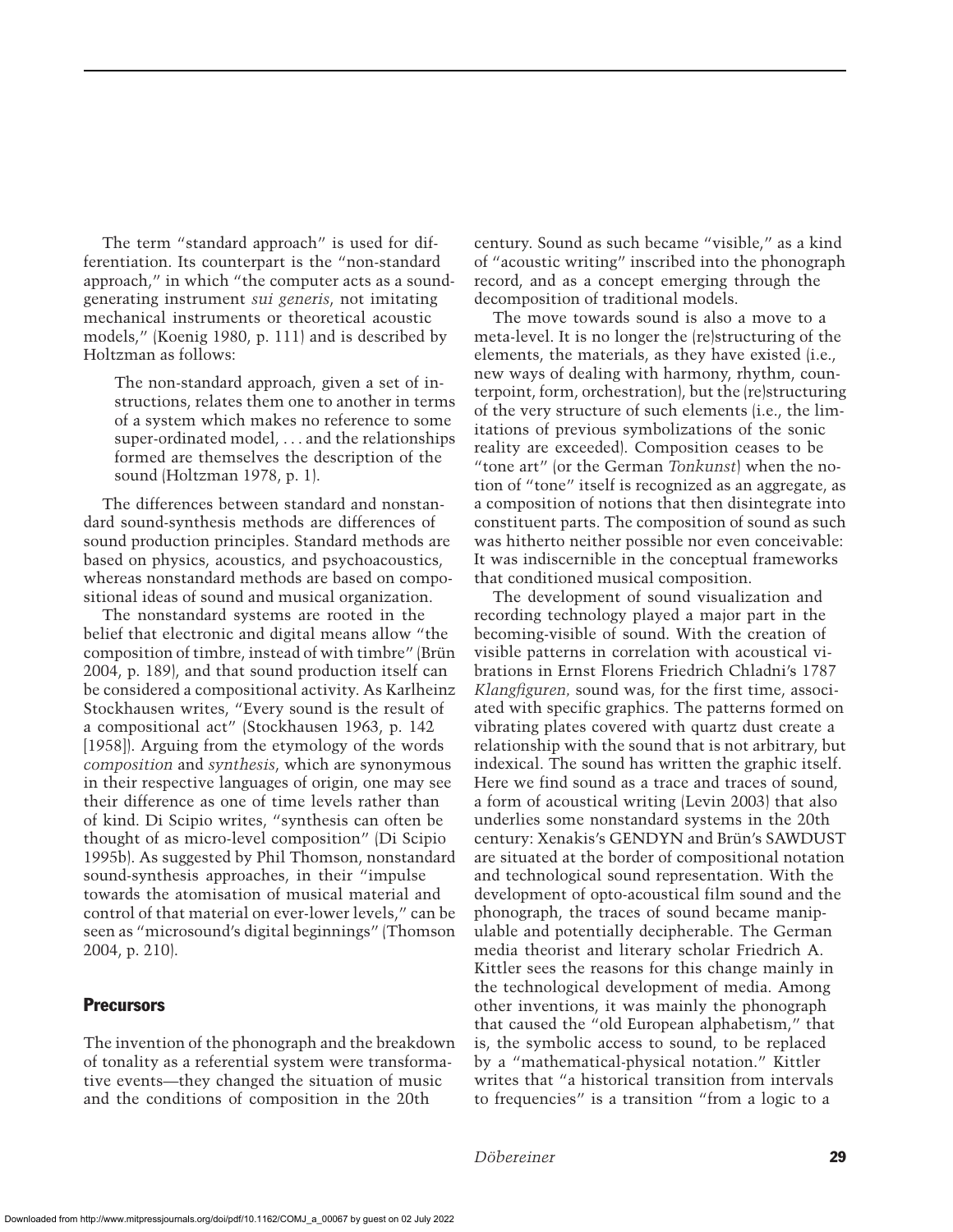physics of sound"; thus, "the real takes the place of the symbolic" (Kittler 1999). We can then say that technological development has provided musical composition with an altered access to sonic reality. Elements that were before only manipulable within certain symbolic frameworks acquired a changed ontological status.

An early proposal that deals with traces of sound, and the phonograph as a machine for reading traces, was made by the German poet Rainer Maria Rilke. In 1919, Rilke wrote a text, titled "Ur-Geräusch" [Primal Sound], in which he imagines, triggered by the memory of a physics experiment from his school days, using a phonograph needle to render audible the coronal suture of a skull:

What if one changed the needle and directed it on its return journey along a tracing which was not derived from a graphic translation of a sound, but existed of itself naturally—well: to put it plainly, along the coronal suture, for example. What would happen? A sound would necessarily result, a series of sounds, music . . .

Feelings—which? Incredulity, timidity, fear, awe—which of all the feelings here possible prevents me from suggesting a name for the primal sound which would then make its appearance in the world. . .

Leaving that aside for the moment: what variety of lines then, occurring anywhere, could one not put under the needle and try out? Is there any contour that one could not, in a sense, complete in this way and then experience it, as it makes itself felt, thus transformed, in another field of sense (Rilke 2001, p. 23 [1919])?

What Rilke suggests here is in essence a form of sonification: the rendering audible of otherwise inaudible structures, or the "putting under the needle" lines and shapes, transforming phenomena from one field of sense into another. By rendering audible that which has never been recorded, the phonograph not only acts as a generative synthesis system, but also becomes an extension of our senses in that it renders perceptible otherwise imperceptible structures.

In 1922, only three years after Rilke's text, Moholy-Nagy, the Hungarian painter, photographer, and professor in the Bauhaus school, suggested another use for the phonograph. In his famous text "Production—Reproduction," originally published in the Dutch journal *De Stijl*, he argues for "the phonograph [to] be transformed from an instrument of reproduction into one of production; this will cause the sound phenomenon itself to be created on the record, which carried no prior acoustic message, by the incision of groove-script lines as required" (Moholy-Nagy 2004, p. 332 [1922]). Moholy-Nagy is arguing that what he calls "reproduction" is a mere "reiteration of relationships that already exist," and that a turn to active "production" can create new relationships. Because art is capable of actively transforming man's cognitive and perceptual abilities, one should make use of the phonograph's transformative potential.

Whereas Rilke's idea stresses the transfer of phenomena across sensory modalities, re-reading a given environment, Moholy-Nagy emphasizes the active and intentional construction of entirely novel relationships. Both ideas, however, focus on the extension of senses and the materiality of technical mediation, and on the specificity of the medium itself.

Rilke's text, Moholy-Nagy's proposal, and the works of Oskar Fischinger and Rudolf Pfenninger (Levin 2003) can be seen as precursors of nonstandard synthesis. They strove to unite micro and macro time levels, they aimed at the composition *of* sound instead of *with* sound, they were interested in producing a music that explores the specificities of its means of production, and they believed that both technology and art actively transform human perception and cognition. By etching grooves into phonograph records and painting sound waves on film they formed a compositional synesthesia in which image, sound notation, and the physical sonic phenomenon are linked during the composition process. What emerges is the role of the medium and a preoccupation with the reality of the medium, which is not to be transcended but constitutes the real, material basis.

Music, it might be said, discovers its medium and focuses on the exploration and exhibition of what is unique to music and irreducible in music; or, on the "limitations that constitute the medium" (Greenberg 1982, p. 6). The nonstandard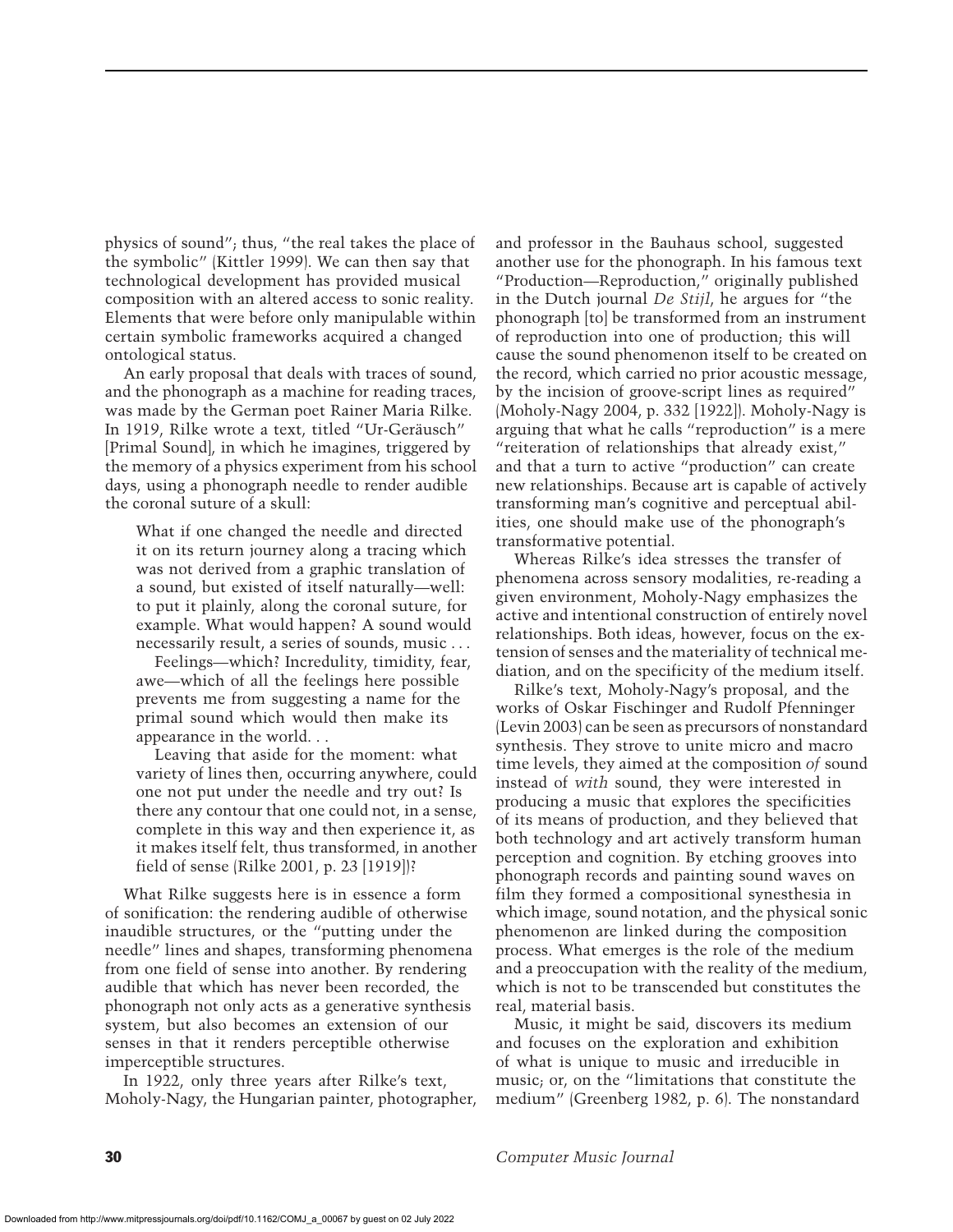synthesis approaches created in the second half of the 20th century concentrated more on limitations or formal qualities of digital sound representation and generation and less on the formal qualities of the performance, such as space and loudspeakers. Examples of these explorations of limitations or formal qualities include the digital-to-analog convertor and computer instructions (in Paul Berg's PILE and Koenig's SSP) and the composition of a waveform (in Xenakis's GENDYN and Brün's SAWDUST).

On the one hand, the preoccupation with the medium's formal qualities requires the composer to invent content where there is almost nothing, and on the other hand it implies dismantling the relationship between the real and the semblance, a reflexive approach that avoids imitation and stresses the fact that art is something made, something composed. This distancing exposes the mutual determination of real and illusion. The French philosopher Alain Badiou writes in his book *The Century*:

Distancing—conceived as the way that semblance works out its proper distance from the real—can be taken as an axiom of the [twentieth] century's art, and of "avant-garde" art especially. What is at stake is the fictionalization of the very power of fiction, in other words, the fact of regarding the efficacy of semblance as real. This is one of the reasons why the art of the twentieth century is a reflexive art, an art that wants to exhibit its own process, an art that wants to visibly idealize its own materiality (Badiou 2007b, p. 49).

### Koenig's SSP and Brün's SAWDUST

In the 1970s, a number of nonstandard synthesis systems were designed and implemented, among them Xenakis's Dynamic Stochastic Synthesis, Paul Berg's PILE, Koenig's SSP, and Brün's SAWDUST. To illustrate and concretize the origins of the theoretical considerations presented in this article, I will take a brief and critical look at the latter two systems.

Koenig designed the sound-synthesis program SSP in 1972, although earlier design plans date from the 1960s (Berg 2009). The system is based on the fundamental proposition that "musical sounds may be described as a function of amplitude over time" (Koenig 1971, p. 93). The program makes use of Koenig's selection principles, which he had developed and used for the composition of instrumental music. The selection principles are serial and aleatoric procedures that abstract fundamental musical behaviors such as repetition, expansion, direction, and reduction. In his composition program *Project 2* these principles were used to order lists of parameter values. Instead of ordering higher-level properties, such as dynamics, rhythm, duration, pitch, etc., in SSP they are used to sort instantaneous sound pressure levels and time values, and thereby to compose the sound wave itself. The selected time and amplitude values are collected in segments and the selection principles are used to create sequences of segments.

The relatively unaltered transference of principles from the macro level to the micro level, as well as the self-containment of the system, can suggest a notion of "purity". The search for a definition of purity, as it has been attributed to modernist movements, has been described by the American art critic Clement Greenberg:

What had to be exhibited was not only that which was unique and irreducible in art in general, but also that which was unique and irreducible in each particular art. . . . It quickly emerged that the unique and proper area of competence of each art coincided with all that was unique in the nature of its medium. . . . Thus would each art be rendered "pure," and in its "purity" find the guarantee of its standards of quality as well as of its independence. "Purity" meant self-definition (Greenberg 1982, p. 5).

It can be said that SSP is a search for what is "irreducible" in music, and that it is concerned with "all that is unique in the nature of its medium." Yet, instead of understanding it as an attempt to construct a "pure" approach to sound, or to maintain the self-contained "purity" of a compositional method, it should be understood as a "radical subtraction," to

*D*öbereiner **31**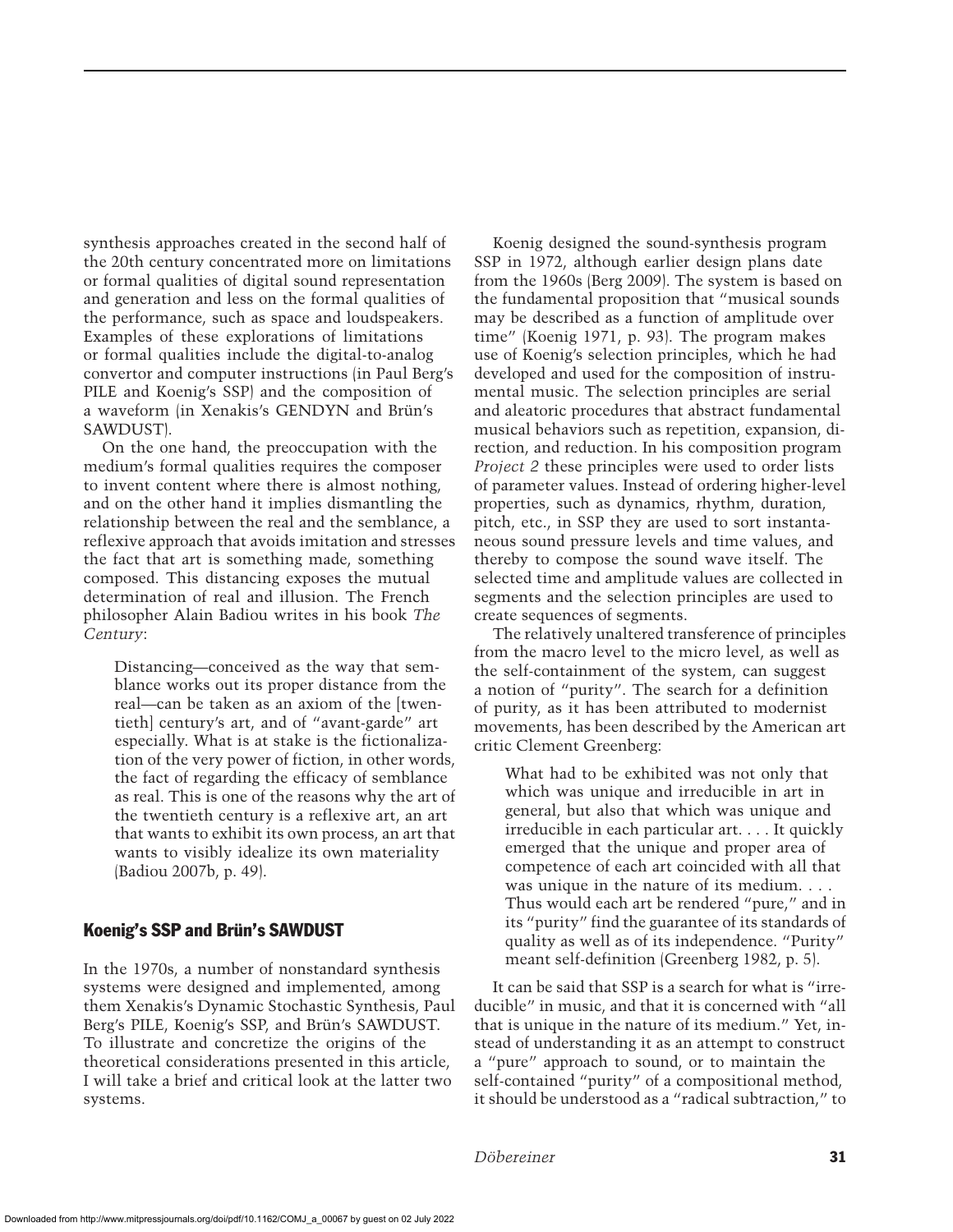use Badiou's term. Badiou contrasts subtraction with the idea of a necessary destruction that can "clear the way for an entirely new avant-garde practice" (Hallward 2003, p. 162). The subtractive strategy seeks "to purify reality, not by annihilating it, but by withdrawing it from its apparent unity so as to detect in it the minuscule difference, the vanishing term that is constitutive of it" (Badiou 2007b, p. 65). Badiou uses the term radical subtraction to describe Kazimir Malevich's painting as well as Stephane ´ Mallarmé's poetry and Anton Webern's music. In these cases, the radical subtraction seeks to explore the conditions of its means of production.

Nonstandard-synthesis approaches have been reproached for being formalistic and for disregarding the perceptual dimension of musical experience. Pierre Schaeffer, for example, wrote that, "Xenakis has not taken the trouble to verify the relationships which exist between mathematical production of sonic objects and their authentic musical perception" (Schaeffer 1971, p. 75). However, such a critique neglects, on the one hand, the "dialectic between the conceptual and the perceptual in the musical experience" (Di Scipio 1995a, p. 370–371), and, on the other hand, Xenakis's search for a new percept by means of a distancing and a conceptualization. It also neglects that synthesis methods that are lacking in predictability require a working method that involves continual aural evaluation.

The radical subtraction that takes place in Xenakis's and Koenig's synthesis methods, which unite structural and timbral design and axiomatically eradicate the differences of micro and macro time levels, can be understood as a kind of disorientation. Traditional ways of describing musical sound are not applicable in SSP: The composer is forced to invent new ways of describing sound and has to invent content where there is almost nothing. The stringency of the system is not a search for purity, but an axiomatic disorientation, a subtraction that seeks to explore compositional sound descriptions.

Here we can see what Badiou calls the "passion for the real." His example is the minimal difference of Malevich's *White on White*. It is not a passion to "unmask copies, to discredit fakes," but a "passion devoted to the construction of a minimal difference, to the delineation of its axiomatic" (Badiou 2007b,

p. 56). The axiomatic reduction of composition to the coordination of time and amplitude points in the construction of the waveform, in systems like SSP and SAWDUST, can be seen as a "radical subtraction" whose driving force is a "passion for the real."

A problem that results from the treatment of amplitude and time values as compositional raw material is the lack of differentiation in the output of the application of macro-level methods to the micro level. The selection principles *alea* and *series (*random selection with and without repetition) do not produce noticeably different-sounding output when applied at the sample level. The problem stems from the context-dependency regarding the sonic significance of time values and sound pressure levels in a waveform. An instantaneous sound pressure level has in itself no recognizable identity. A result of this problem was that users of SSP concentrated on the ordering of segments, short collections of amplitude and time values. This step, the permutation (the selection and concatenation of waveform segments), "was as an effective generative mechanism" (Berg 2009, p. 84), and allowed the creation of distinct states and transitions. Berg, who composed one piece with SSP, writes:

The ordering of segments using tendency masks was particularly successful. A wide selection of segments would result in a noisy sound structure. Narrow masks led to unstable sounds within a confined frequency region. Masks moving from narrow to wide could produce dramatic transitions between these two extremes (Berg 2009, p. 84).

Brün's program SAWDUST is also concerned with the compositional structuring of waveforms. In the program, the composer specifies small fragments of waveforms, which are then linked, merged, concatenated, repeated, and eventually interpolated using a limited number of operations. In contrast to Koenig's SSP, the emphasis is not on a rulebased approach to composition, but rather on the extension and relocation of musical material. The focus is on the composer's work, the manual, subjective, compositional labor that takes place on the level of the waveform. The composer is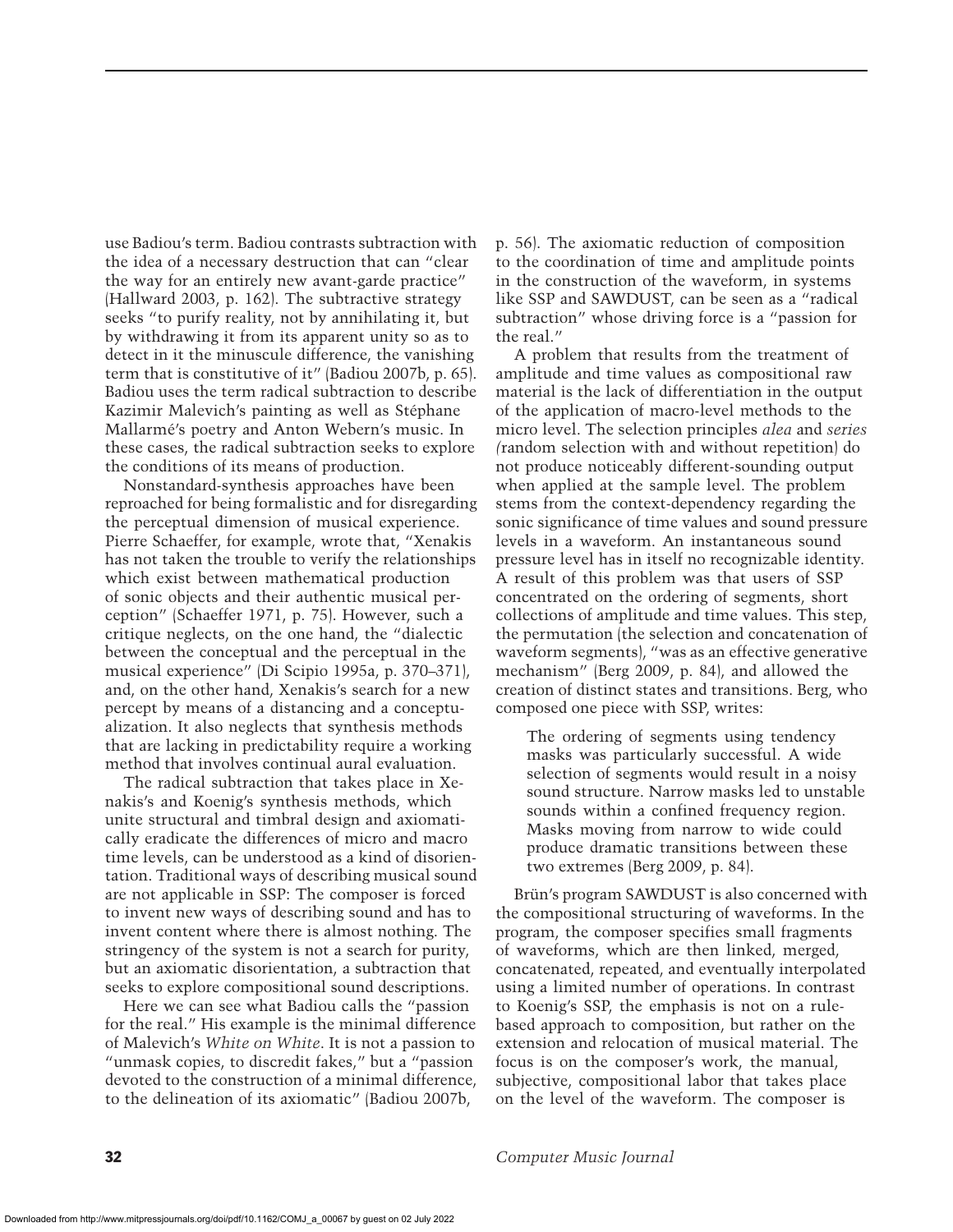"forming sounds just as precisely as the macro events of his composition" (Brün 1969, p. 117). The material and its organization are inseparably interlinked. As Di Scipio writes, "this represents a thoroughly constructivist approach: nothing in the music has the status of something that exists prior to the composers work, not even the so-called sound material" (Di Scipio 2002, p. 24). Brün often stresses the importance and the necessity of compositionally exploring the specificities of technology, as well as his dislike of simulative synthesis methods:

There is one dignified way, by which the computer might be made a musical instrument, without making it a redundant simulator of orchestral treasures. A computer, that can be programmed to generate acoustical phenomena, that the existent instrumental body could not generate, would be an asset (Brün 1964, p. 4).

In contrast to Brün's emphasis of the unique possibilities of the computer, his compositional praxis and his use of his own program SAWDUST are especially concerned with serial organizations of pitches. Indeed, his sketches reveal that he was constantly linking waveform lengths to tempered pitch scales and even producing twelve-tone rows and chords for the organization of waveforms.

Although nonstandard sound-synthesis systems, such as SAWDUST and SSP, are characterized by a rejection of harmonic and acoustic models, they operate within a physically conditioned medium. A sampled digital time-domain signal is also a representation of a sound, which is based on an acoustic model, however rudimentary it may be. The nonstandard sound-synthesis systems are thus based on an acoustic model. The disregard of the inherent conditions and structures of the medium within which a model operates entails a limitation of the functionality of the model. With their concentration on a purely symbolic, compositional level, synthesis models such as Koenig's SSP tend to overlook physical and phenomenal consequences and constraints. A consequence of this reduction is that the conceptual differentiations of the system's operations are not always properly reflected in its output. On the other hand, we can see such models as experimental starting points that seek to explore

borders of music and musical material, operating from within music. In contrast to approaches in which the sound material is given and then is processed, shaped, and compositionally structured, the synthesis methods of Brün, Xenakis, and Koenig form frameworks in which the sound material itself emerges in the composition process.

# Models of Sounds

A sound-synthesis method is a formalism, and this formalism can be conceived of as a model. A common and predominant understanding of models presupposes a separation between an empirical reality and a formal modeling of that reality. The assumption is that we are on the one hand neutrally observing the facts, and on the other hand, actively producing a model. It is a confrontation between a real thing and an artificial reproduction, it is an opposition between reality and thought, and it essentially boils down to nothing more than the opposition of "nature" and "culture."

In his first book, *The Concept of Model*, written in 1968, Badiou quotes several passages from John Von Neumann and Oskar Morgenstern's *Theory of Games and Economic Behaviour* (Morgenstern and von Neumann 1944), exemplifying the aforementioned understanding of models. The authors state that models "must be similar to reality in those respects which are essential in the investigation at hand," and that "similarity to reality is needed to make the operation significant" (Badiou 2007a, p. 16). In Badiou's opinion, the authors deny that science is a "process of practical transformation of the real," and that, in their conception, science is nothing but the "fabrication of plausible images" (Badiou 2007a, p. 94). Claude Lévi-Strauss writes, "The best model, will always be that which is true, that is, the simplest possible model which, while being derived exclusively from the facts under consideration, also makes it possible to account for all of them" (quoted in Badiou 2007a, p. 16). Is not science, in this understanding, nothing more than a functional simulation, an imitative artifice? Badiou writes that Von Neumann and Morgenstern's view "effaces the reality of science being a process of

*D*öbereiner **33**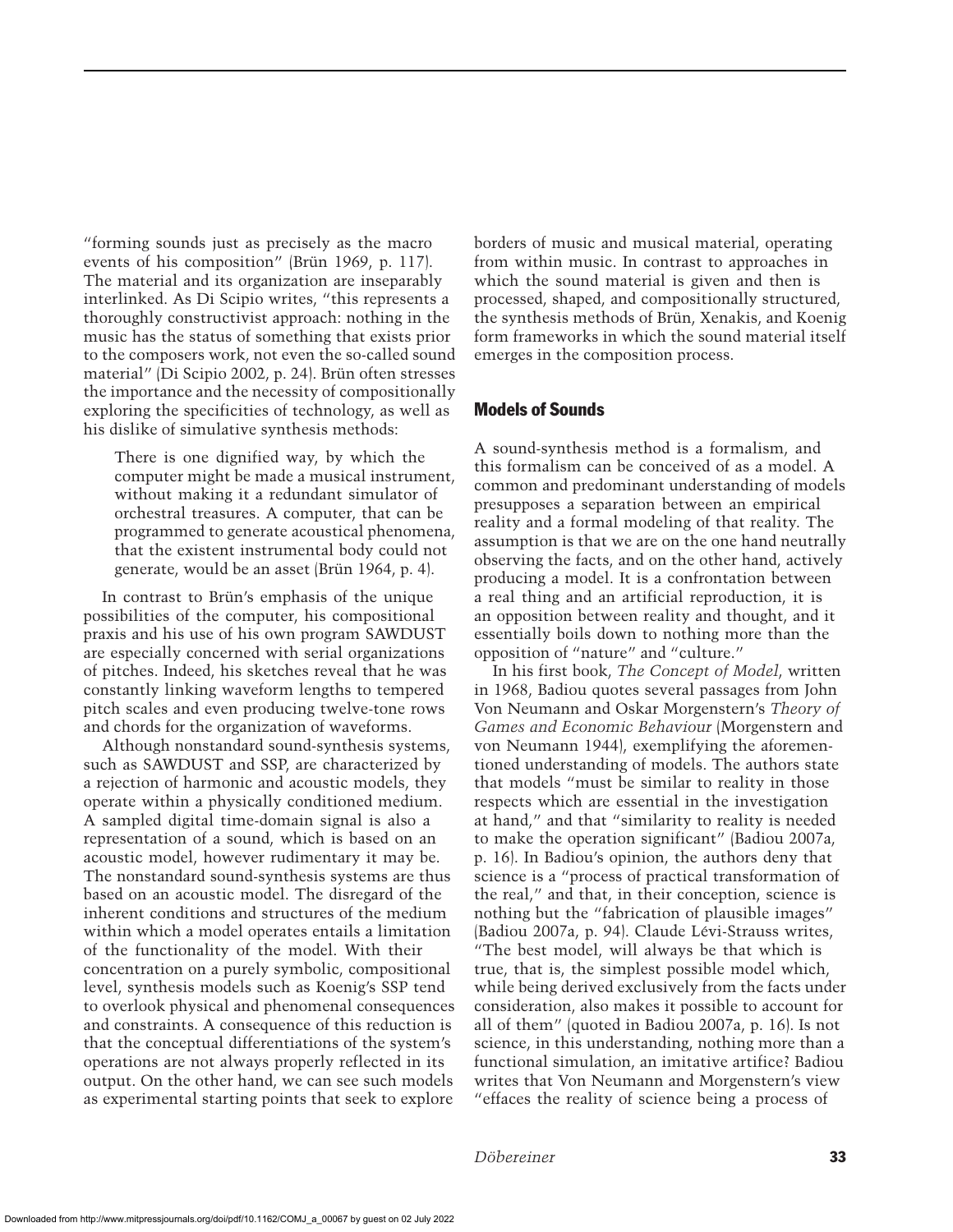production of knowledge" (Badiou 2007a, p. 17), and denies science's historicity and its internal discourse. We find a similar positivist philosophy underlying the way in which Julius O. Smith, one of the leading proponents of physical modeling, speculates about the future of synthesis models:

The most straightforward way to obtain interesting sounds is to draw on past instrument technology or natural sounds. . . . The best way we know to understand a sonic transformation is to study its effect on the short-time spectrum, where the spectrum-analysis parameters are tuned to match the characteristics of hearing as closely as possible. Thus, it appears inevitable that sampling synthesis will migrate toward spectral modeling. If abstract methods disappear and sampling synthesis is absorbed into spectral modeling, this leaves only two categories: physical-modeling and spectral-modeling. This boils all synthesis techniques down to those which model either the source or the receiver of the sound (Smith 1991, p. 9).

It is interesting to note that the source comes before the model in Smith's description. The soundsynthesis model thus aims to imitate an existing behavior. It is not understood as generating a unique sonority nor as actively transforming listening habits.

Brün's concept of "anticommunication" is virtually the exact opposite of Smith's idea of "modeling the receiver." We can see Walter Benjamin's understanding of the nature of perception as transient and historically conditioned as a presupposition for Brün's idea of anticommunication. Benjamin writes that "just as the entire mode of existence of human collectives changes over long historical periods, so too does their mode of perception" (Benjamin 2008, p. 23). Anticommunication is an attempt to say something through a channel which is not yet available, not yet established. In this way, one can "retard the natural decay of information," the process of meaning assignment. Anticommunication provides the possibilities for non-trivial connections to occur. Brün writes, "communication uses the order and the law that is meant to be recognized by the receiver as the receiver's own; anticommunication creates the

order and the law that is meant to be discovered by the receiver for the first time" (Brün 2004, p. 229).

Knowledge is thus not seen as a compilation of empirical data, but as actively constructed by cognitive processes. As Heinz von Foerster, long-term colleague and friend of Brün, famously formulated, "the environment as we perceive it, is our invention" (von Foerster 2003, p. 212). The emphasis is thus not placed on the consensus a model engenders, but on the possibilities of action it creates. The listener is not seen as a passive system, which is fed with a certain input, but the relation to the music is rather like a perturbation of the receiving system causing structural change in it. By contrast, Smith's modeling of the receiver, once the model becomes an "aid" for composition, can be viewed as constraining and conditioning music (as does much research in psychoacoustics and music psychology).

The goal of ensuring comprehensibility, to tune the music to the receiver, is a strategy of preventing change. As Brün says, "insistence on communication ultimately leads to social and physical violence . . . anticommunication ultimately leads to the insistence on composition and peace" (Brün 2004, p. 289).

Smith couples his description with the classical concept of simplicity and exhaustiveness, when he writes that the "fundamental difficulty of digital synthesis is finding the smallest collection of synthesis techniques that span the gamut of musically desirable sounds with minimum redundancy. It is helpful when a technique is intuitively predictable" (Smith 1991, p. 1). If we assume that art is essentially not occupied with the generation of function, but with the generation of sensations, then music can indeed reflect on, and deal with, function, but neither "minimum redundancy" and predictability, nor the modeling of preexisting sources and the listener, are in essence relevant to music composition or sound art. Smith's statements can be interpreted as reducing music to being the empirical proof, the verification, of the model.

So, how can sound-synthesis models be of interest for music composition? Models allow a very particular access in that they define operations. These operations, however limited they might be,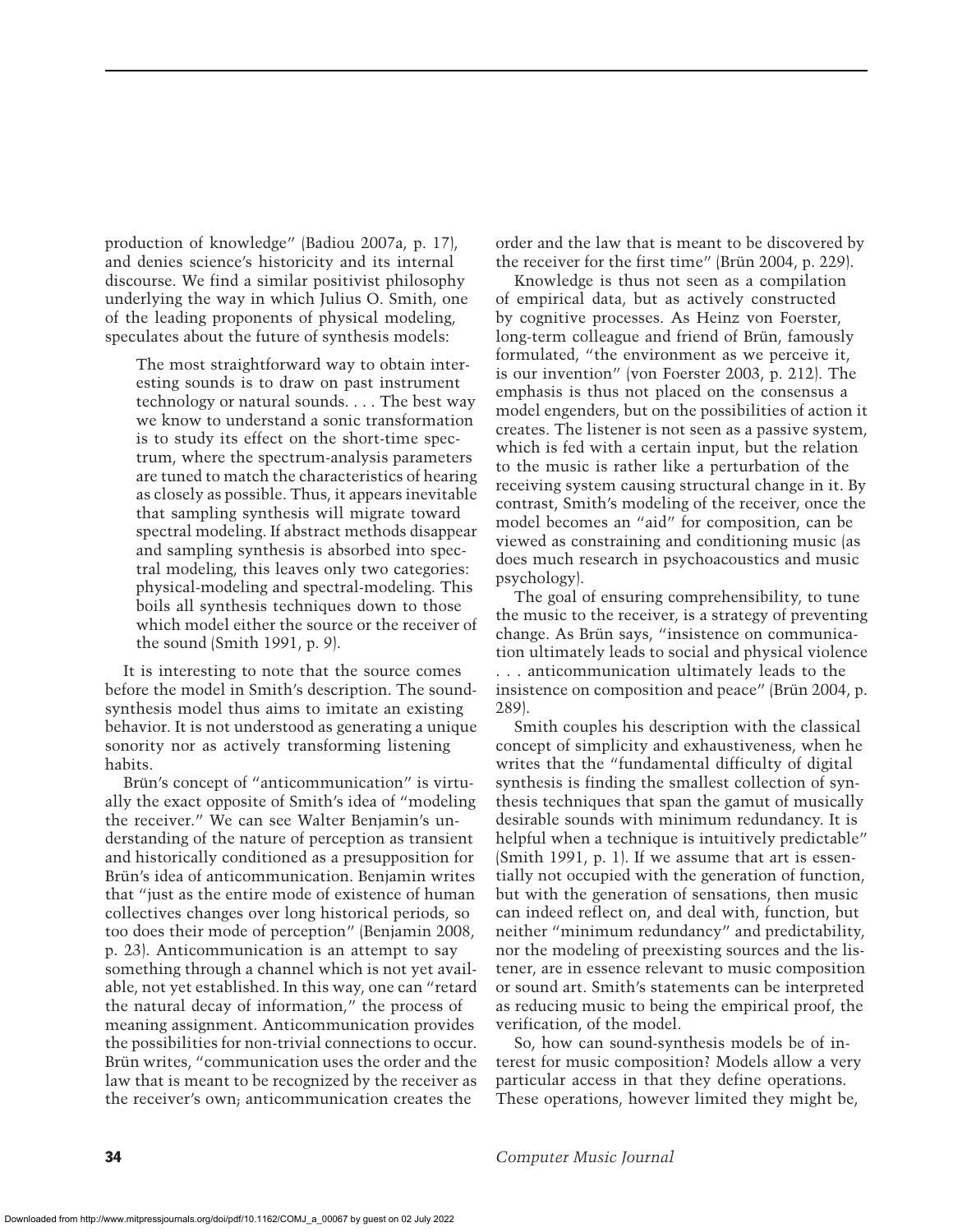are fundamental to the composition process. In nonstandard sound synthesis the model is also a model of composition, or at least forms the basis of models of composition. On the one hand, it abstracts and generalizes the multifaceted layers of a reality, it is a formalism and forms something *intelligible*. On the other hand, the model is descriptive and productive of something *sensible*. What is particularly interesting about sound-synthesis models is that we can understand them as working at the intersection between the sensible and the intelligible, while not belonging exclusively to either of them. The approaches presented here understand sound-synthesis models both as models of sound and as models of composition, thereby seeing models as *productive* rather than imitative and emphasizing the intersection of the intelligible and the sensible.

### **Technology**

"The idea of the unstoppable, quasi-natural technological progress" (Zielinski 2006, p. 3) is a common understanding of technology, which we find often in today's science, art, and everyday life. It implies a subordination of art, politics, etc., to technological development. Society and thereby art is seen as acted upon, not as acting. Technology has effects, but its development is in itself immutable and autonomous. It thus becomes the governing force, and art works become footnotes of the history of its progress. It creates a history of improvement, from old megaphones to the telephone, from shadow images to 3-D cinema, from ceiling painting to virtual reality. This history stresses the "constant perfection of media's illusionist potential" (Zielinski 2006, p. 3). The new is thus nothing but confirmation of what has already been. Moreover, tools are measured by how effectively they can realize a given end. Andrew Feenberg strongly criticized this view, which he termed "technological determinism":

Determinism rests on the assumption that technologies have an autonomous functional logic that can be explained without reference to society. . . . It would seem that society's fate is at least partially dependent on a non-social factor which influences it without suffering a reciprocal influence. That is what is meant by "technological determinism" (Feenberg 1995, p. 5).

In this section, I will briefly try to show how nonstandard sound synthesis challenges two notions of technology: (1) technological determinism and (2) the notion of technology as "neutral," as merely a means with no greater influence on the distribution of power.

#### **Technological Determinism**

We find—as I believe—a proponent of technological determinism in the German media scientist Friedrich A. Kittler. The radical position he presents has grown out of the application of a Foucaultian discourse analysis to "writing systems", a term Kittler uses for technical systems of data processing, transmission, and storage of literature. Through detailed historical analyses, Kittler tries to demonstrate the media-theoretical horizon which is determining our very access to reality in a way that cannot be circumvented. Means of storage, transmission, and processing are conditioning our culture fundamentally. He shows, at great length, how inventions in media technology have caused changes in the arts and social structures. Whereas his earlier writings place media and technology within a more complex network of mutually determining factors, his later writings elevate technology to be the all-determining force.

The media revolution of 1880, however, laid the groundwork for theories and practices that no longer mistake information for spirit. Thought is replaced by Boolean algebra, and consciousness by the unconscious, which . . . makes Poe's "Purloined Letter" a Markoff chain (Kittler 1999, p. 16).

Kittler's vision, however, leaves little or no space for art to maneuver. In fact, it leaves little space for humanity to maneuver. In his view, art is essentially a supplementary byproduct of

*Dobereiner ¨* 35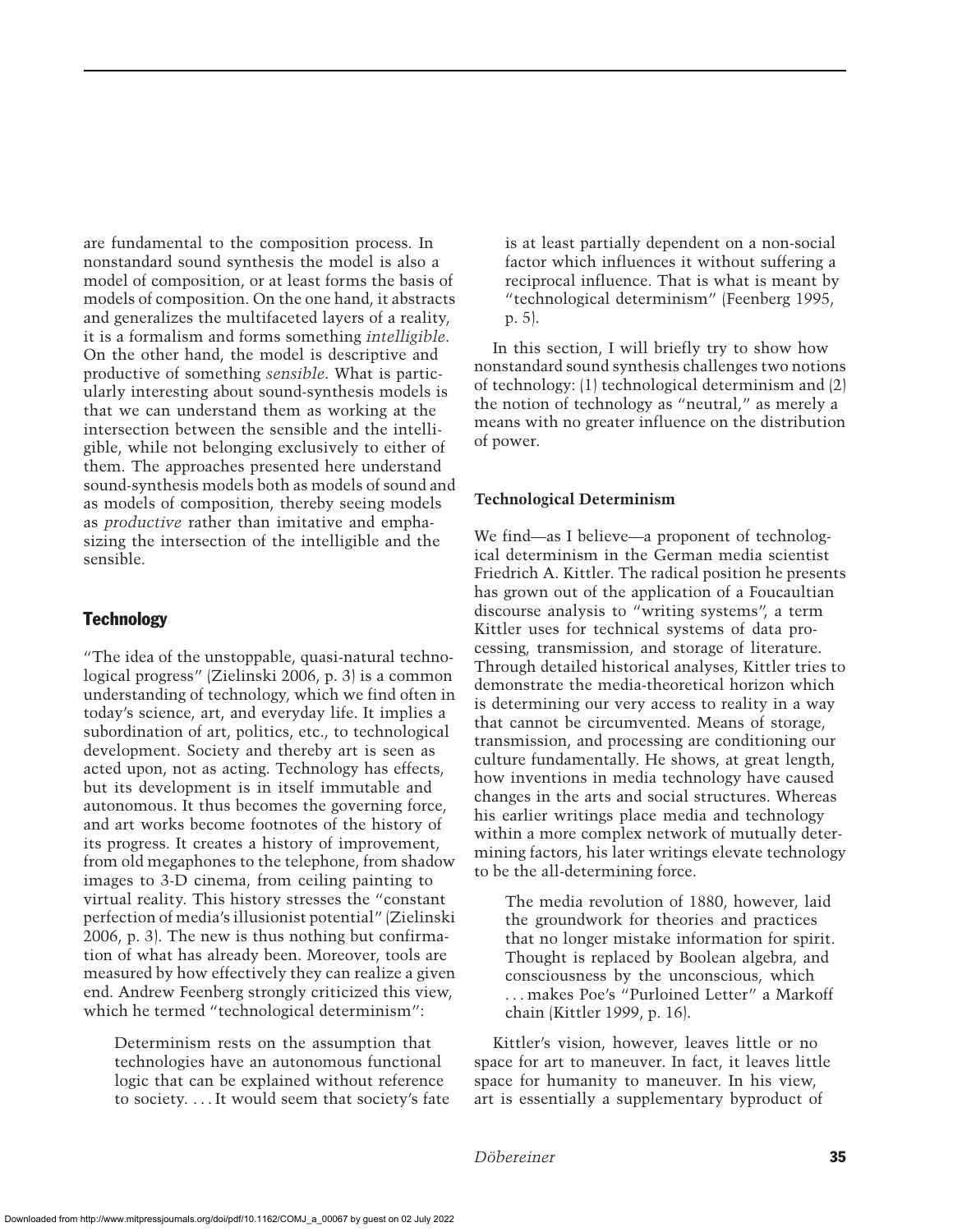technological developments, which in themselves know only one motivation: war. His complete rejection of all modern art on the grounds of its futile rebellion against technical reproducibility (Kittler 2005) fails to see that technology is only as socially and culturally determining as it is socially and culturally determined.

Whereas other thinkers who relocated attributes of a previously autonomous subject to external determinants, such as Karl Marx and Sigmund Freud, in the same move opened up an emancipatory possibility, Kittler's move is exclusive and ultimate. It leads to the "computational end of art" (Kittler 2005). If art wants to escape such a one-sided determination by technology, the design of technology has to be at least partly non-technological, part of the artistic activity itself. The molecular biologist and science historian Hans-Jörg Rheinberger stresses the necessity of non-technical and "tinkered" approaches to technology in the process of experimentation. He argues that new questions in science emerge through "non-technical ensembles of technological objects" (Rheinberger 1997). The stabilized knowledge embodied by the tools can thereby again be destabilized. Rheinberger writes:

In its nontechnicality, the experimental ensemble of technical objects transcends the identity conditions of its parts. According to the same pattern, established tools can acquire new functions in the process of their reproduction (Rheinberger 1997, p. 32).

The nonstandard sound-synthesis system's radically compositional approach to technology can be seen as a such an experimental "non-technical ensemble of technological objects." Instead of succumbing to the "computational end of art," artistic approaches to the design of technology can act as types of grassroots resistance, which reverse and thereby undermine the determining logic of technology.

#### **Technology and Sound Synthesis**

In the text "Technology and the Composer" (Brün 1971), Brün makes the distinction between learning from language, that is, adapting one's means of expression to a commonly understood vocabulary, and teaching language to say what one wants to say, thereby "retarding the decay of information" and extending vocabulary. It is during this moment of structural change, this "interregnum"—a moment in which there exists a discrepancy between the encoding of the message and how the receiver decodes it—that the new emerges.

Brün stresses the ubiquity of technological considerations in musical composition. He also criticizes the view of technology as a mere means to preconceived ends. The composer needs to engage in actively designing artificial systems. Free from any anti-technological fear, Brün highlights the "common ground" of art, science, and technology, which he locates in the idea of the system. The differences between these disciplines are thus differences of attitude towards systems. Science, he says, stipulates systems which are "analogous to an existent truth or reality," technology creates systems that "are to function in an existent truth or reality," and the arts create systems which are "analogous to an existence desired to become true or real." This underlying desire reveals the intrinsic utopian motivation in his point of view. It is the desire to create an "intelligent society." Artificial systems need to be developed, for they can have "properties which man either cannot have, or does not yet have."

At the same conference where Brün presented the aforementioned text, Pierre Schaeffer presented a paper dealing with his view of the relationship of music and technology. In his lengthy contribution, Schaeffer discusses a wide variety of issues. Most revealing for our discussion is his view on the relationship between "the artist and the engineer." Schaeffer proposes "the interesting and fruitful notion of two types of creators: those whose job it is to generate 'musical ideas,' in complete independence, and those who are faced with the task of interpreting these ideas" (Schaeffer 1971, p. 88).

Schaeffer's proposal describes a de facto practice in some electronic music institutions today. A harmful repercussion of this division of labour is the dissociation of ideas of sound and ideas of music. The "complete independence" of the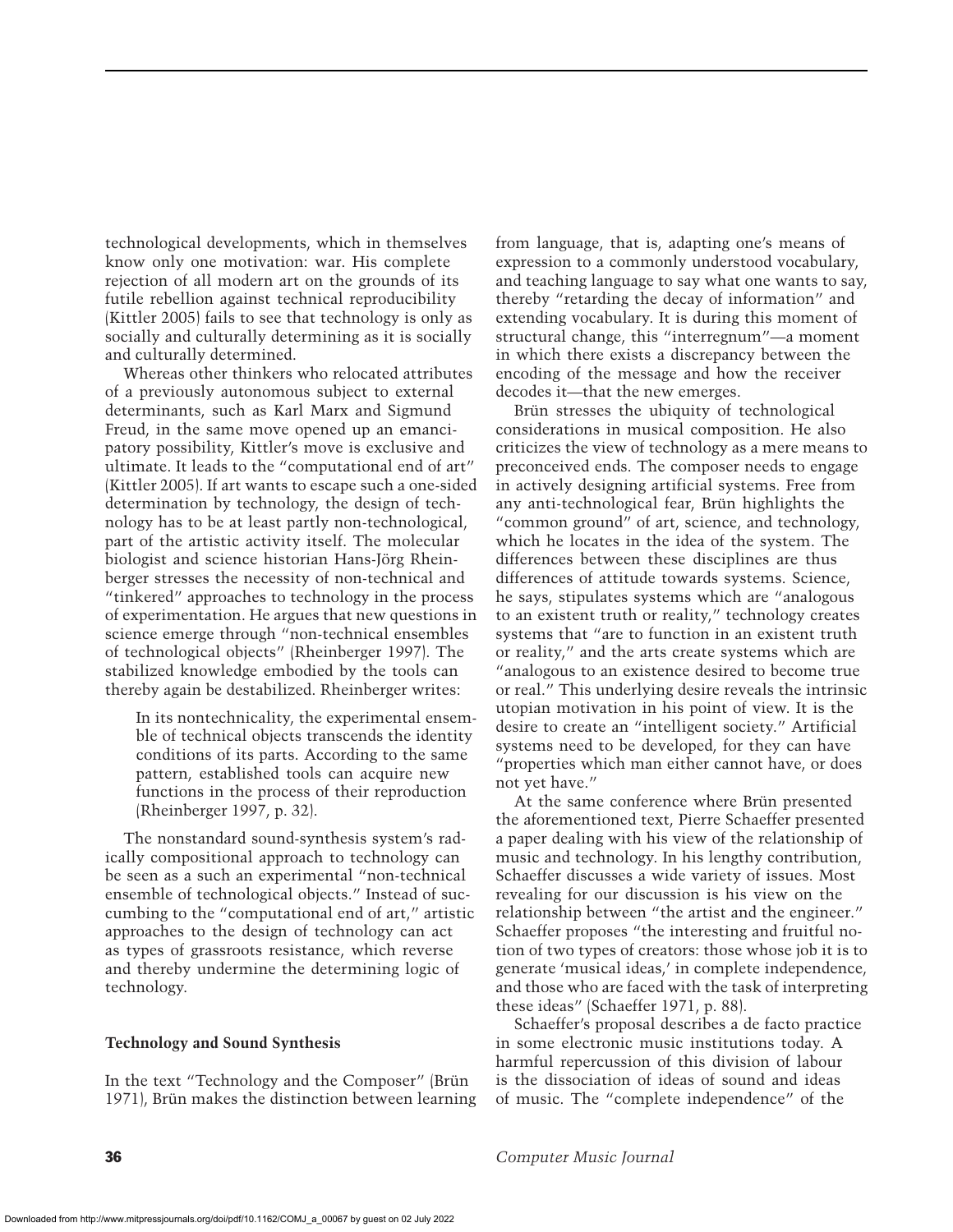development of the musical ideas from the medium in which they are to be realized prevents the material from unfolding its structural, musical consequences, and from being further developed and supplemented by musical demands. If we bring to mind Theodor Adorno's description of material as "all that the artist is confronted by, all that he must make a decision about" (Adorno 1997), we see that Schaeffer's proposal splits art—the deduction of sensations from a material—apart at its very core.

Partly due to technological development, and partly due to the breakdown of music's own referential systems (e.g., tonality), musical material changed dramatically in the 20th century. Yet, by the end of the century, we see a restorative movement: Music that does not essentially question its own conventions is, as Douglas Kahn puts it, "rejuvenating" (Kahn 1990) its material. This happens without delivering a critique of its means of production and distribution, or questioning the world of expressive conventions from which it originates. Often sound is equated with timbre, which is equated with the Fourier spectrum, which is then equated with harmony. Such an understanding is often found in French spectral music, but the equation of sound with timbre is a wider phenomenon; as Antoine Bonnet says, "timbre is the modern name for sound" (Nancy 2007).

If technological development serves the "rejuvenation" of music's material, it is seen as an "enrichment of musical material" (Murail 2005) that takes place in an essentially conservative form. The new is thus only an improvement, an improved control over the material, and the means are thus measured by how effectively they can realize a given end. The French composer François Bayle says, "a great artist can create a work of art that transcends the medium, that makes one forget the medium" (Desantos 1997, p. 18). Here the medium serves the "great artist" to express his or her ideas of beauty. This is the path that leads to equating music with the results of its productive activity, where it is disembodied from its process of production, and where it tends to be reduced purely to the auditory experience. Here, technology is used for its ability to create illusion.

An approach to sound synthesis which is characterized by an avoidance of imitation can be traced back to the electronic music of the Cologne school, where it was assumed that in order to compose new music with a new kind of material, one has to find new ways of treating this material. If one assumes that art evolves from the examination of the means of its production, it is necessary to explore the possibilities of musical organization that our means of production can provide us, instead of searching for ways of emulating already known situations with new tools. Koenig writes that when composing electronic compositions he has "always searched for causes in the technical conditions of the studio . . . the machines should not only be used economically, but also musically, they should take over form building tasks" (Koenig 1987, p. 168). We can contrast this view with Jean-Claude Risset's statement:

Insofar as the composer is familiar with the sounds of an instrumental type, he will inevitably find it simpler, in front of the computer, to make use of his previous musical concepts and his science of orchestration (Risset 1971, p. 127).

Making "use of previous musical conceptions and science of orchestration" as a goal for dealing with new tools can be seen as preventing change. This article presents a perspective in which technology and its function are not accepted as pre-given or as immutable; not as merely a means for realizing a preconceived objective, but as something to be explored, to be determined, to be defined. The question is not so much which desires one can satisfy with a given technology, but rather which (old and new) desires emerge from it. It is the search for possible roles of technology in music. It is part of the composer's work to establish such roles. Di Scipio writes:

Adorno observed, too, that an artist's labor always implies a personal or shared "critique of technology," but it can actually only do so only by confronting and exploiting the technology without getting rid of it  $\dots$ , we can argue that, today, art can confront technology in an approach of "subversive rationalization" (Di Scipio 2002, p. 24).

*Dobereiner ¨* 37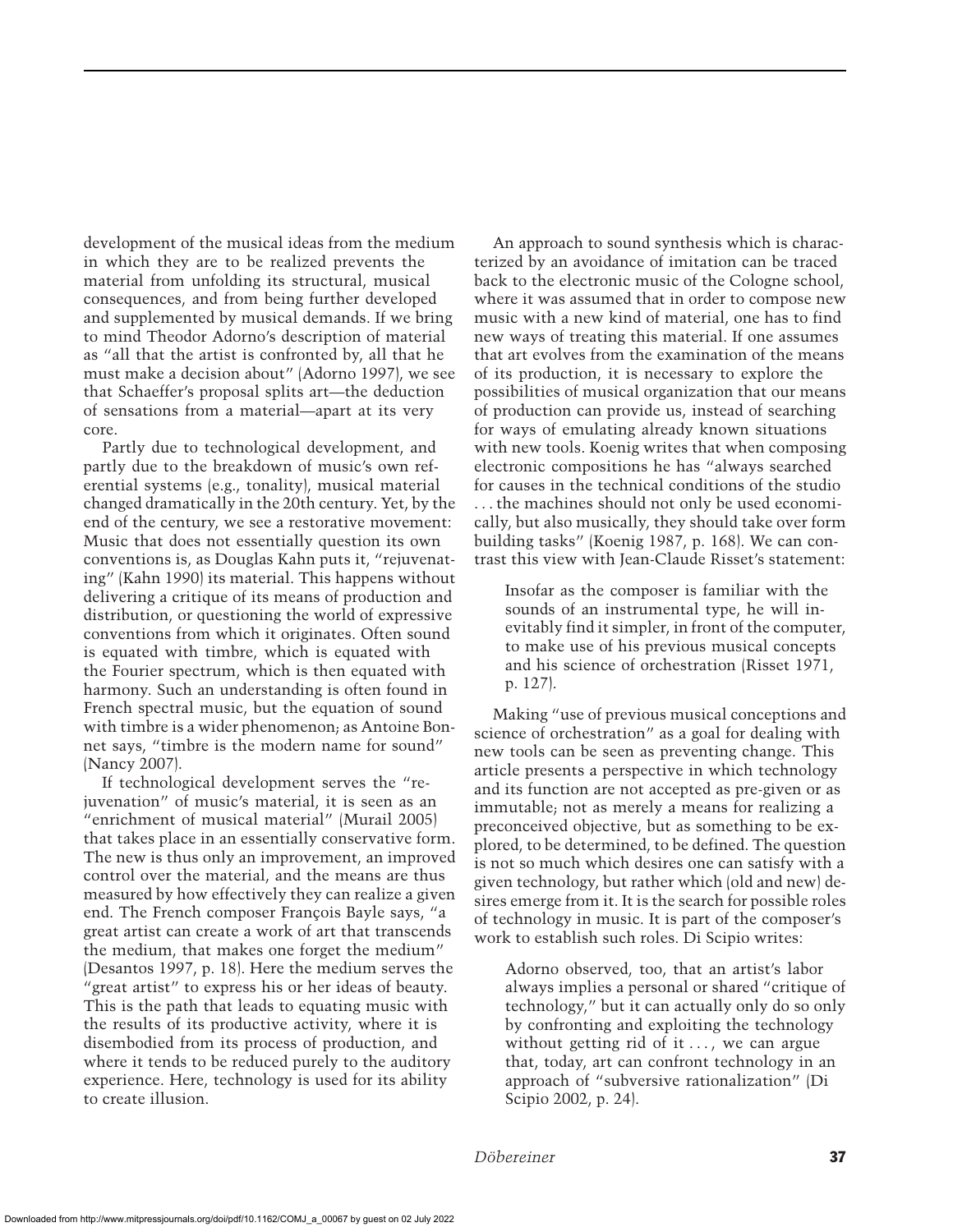Adorno argued in favor of an aesthetic rationality, because the art work can thus internalize the rationality of the external world and at the same time oppose it. "Subversive rationalization" is therefore a strategy of using "the rationality of the world of empirical reality as a means of freeing itself from the repression of means-ends rationality" (Paddison 1993, p. 141). Adorno writes:

Art works oppose domination by mimetically adapting to it. If they are to produce something that is different in kind from the world of repression, they must assimilate themselves to repressive behaviour. . . . In sum, aesthetic rationality wants to make amends for the damage done by instrumental rationality outside art (Adorno 1997, pp. 403–404).

#### Conclusion

I have tried to trace out an aesthetic perspective based on nonstandard sound-synthesis systems. Although nonstandard sound-synthesis methods of the 1970s have served as starting points, my objective has not been to provide merely an interpretation of a historic approach to sound, but to construct an aesthetic perspective with relevance for the current situation of computer music.

Two intentions have formed the basic motivation of this article: firstly, bringing together musical composition and ideas about sound as a phenomenon, thereby interpreting sound-synthesis methods as embodiments of these ideas, and secondly, asserting the need for an axiomatic disorientation as the basis of creating new musical and sonic possibilities.

In realizing these intentions, this article has sketched out a connection between early 20thcentury precursors and the nonstandard soundsynthesis methods of the 1970s. I have taken a critical look at Koenig's and Brün's systems. I have pointed out that the modeling of the listener and source is an intrinsically positivist conception and, further, shown how synthesis models can overcome the dichotomy of empirical reality and representation. Finally, I have taken a brief look at the role of technology in music composition and

criticized both "technological determinism" and the notion of technology as "neutral" in favor of a more open-ended and less linear view, in which the design of technology is seen as part of the artistic work.

#### Acknowledgments

I would like to thank Paul Berg for his valuable feedback, encouragement, and advice. I would also like to thank the anonymous reviewers and editors for their valuable comments and suggestions.

#### **References**

- Adorno, T. W. 1997. *Aesthetic Theory*. Minneapolis: University of Minnesota Press.
- Badiou, A. 2007a. *The Concept of Model: An Introduction to the Materialist Epistemology of Mathematics*. Prahran, Australia: re.press. Originally published as Badiou, A. 1969. *Le concept de modèle*. Paris: Maspéro.
- Badiou, A. 2007b. *The Century*. Cambridge: Polity Press.
- Benjamin, W. 2008. *The Work of Art in the Age of Its Technological Reproducibility and Other Writings on Media*. Cambridge, Massachusetts: Harvard University Press.
- Berg, P. 2009. "Composing Sound Structures with Rules." *Contemporary Music Review* 28(1):75–87.
- Brün, H. 1964. "Musical Ideas for Synthetic Sound." Available on-line at ada.evergreen.edu/∼arunc/texts/ brun/synthetic.pdf. Accessed April 2011.
- Brün, H. 1969. "Infraudibles." In H. von Foerster and J. W. Beauchamp, eds. *Music by Computers.* New York: John Wiley and Sons, pp. 117–121.
- Brün, H. 1971. "Technology and the Composer." In *Music and Technology (Proceedings of the Stockholm Meeting organized by UNESCO)*. Paris: La Revue Musicale, pp. 181–192.
- Brün, H. 2004. When Music Resists Meaning. Middletown, Connecticut: Wesleyan University Press.
- Desantos, S. 1997. "Acoustic Morphology: An Interview with Franc¸ois Bayle." *Computer Music Journal* 21(3):11–19.
- Di Scipio, A. 1995a. "Centrality of Techné for an Aesthetic Approach on Electroacoustic Music." *Journal of New Music Research* 24(4):369–383.
- Di Scipio, A. 1995b. "Inseparable Models of Materials and of Musical Design in Electroacoustic and Computer Music." *Journal of New Music Research* 24(1):34–50.